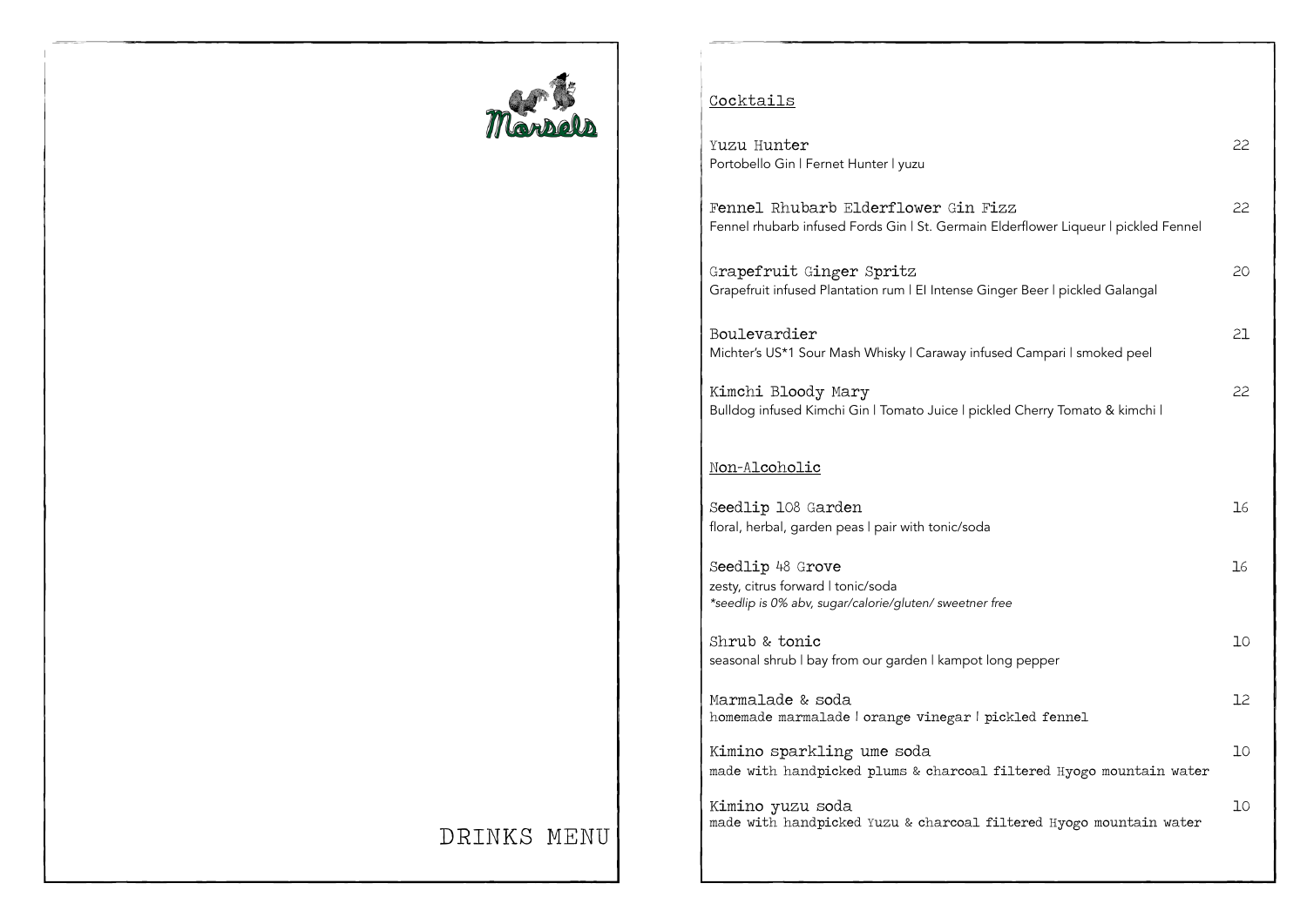| Beer/Mead                                                                                                          | Btl/Can |
|--------------------------------------------------------------------------------------------------------------------|---------|
| Hibiscus Mead, Gosnells<br>UK   Mead   savory with citra led hop blend & Cornish sea water   light<br>*gluten free | 14      |
| Takata no Yume, Sekinoichi Shuzo<br>Japan   Dream Ale   fruit bearing   yuzu + ume   light to medium               | 20      |
| Easy IPA, Offday Brewing<br>Singapore   Easy IPA   bright & crisp pilsner   american hops   light                  | 12      |
| Garagista, Garage Project<br>NZ   IPA   double dry hopped   tropical, resin & pine   medium                        | 14      |
| Tropical Torpedo, Sierra Nevada<br>USA   American IPA   hop torpedo   tropical aromas   medium                     | 14      |
| Rifleman, ParrotDog Brewing<br>NZ   XPA   lean   tropical and stone fruit   medium                                 | 12      |
|                                                                                                                    |         |
|                                                                                                                    |         |
|                                                                                                                    |         |
|                                                                                                                    |         |
|                                                                                                                    |         |
|                                                                                                                    |         |

| . . | . . |
|-----|-----|
|     |     |
|     |     |

| $G$ in                                                                                                                             |   | 45ml |
|------------------------------------------------------------------------------------------------------------------------------------|---|------|
| Bluecoat American Gin<br>x   x                                                                                                     | X |      |
| Portobello Gin<br>x   x                                                                                                            | X |      |
| Hamagou Sakurao Gin<br>Japan   Hamagou coastal flowers off Miyajima, herbal & soft floral notes<br>*only 5000 bottles made         |   | 26   |
| Pothecary Gin<br>England I floral yet savory, full bodied & smooth<br>*IWSC Silver 2016                                            |   | 24   |
| Lawrenny Van Diemen's Gin<br>Australia I botanicals from own orchard, imagine a bright sunny spring day<br>*San Francisco WSC Gold |   | 24   |
|                                                                                                                                    |   |      |
|                                                                                                                                    |   |      |
|                                                                                                                                    |   |      |
|                                                                                                                                    |   |      |
|                                                                                                                                    |   |      |
|                                                                                                                                    |   |      |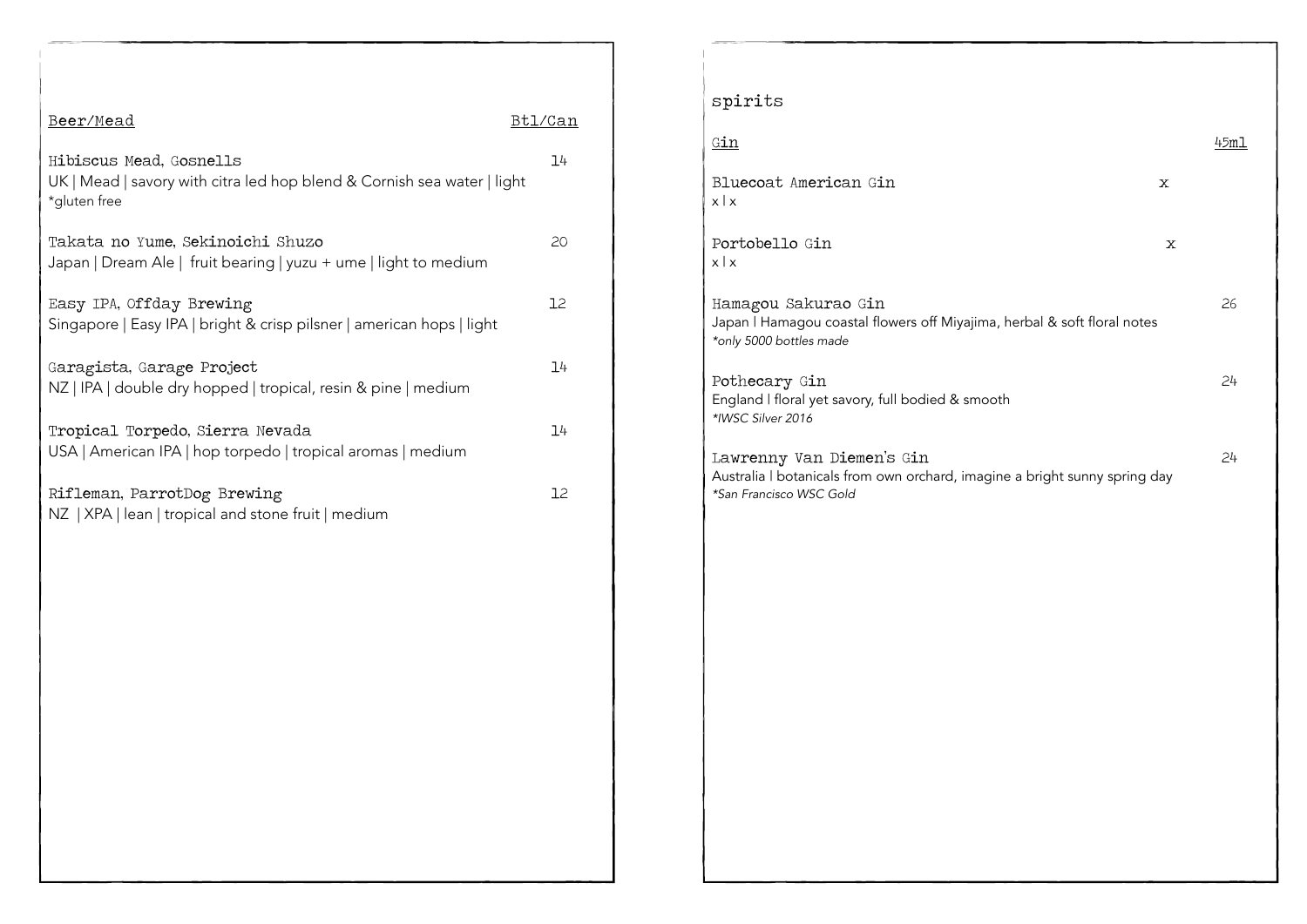| Whisky                                                                                                           | 45ml |
|------------------------------------------------------------------------------------------------------------------|------|
| Nikka From the Barrel<br>Japan   blended malt & grain, married in oak casks, strong                              | 20   |
| Nikka Coffey Grain<br>Japan I coffey stills, mango, coconut, sweet                                               | 23   |
| Michter's US*1 Sour Mash Whisky<br>USA I rich cinnamon, peppery, easy                                            | 19   |
| Balvenie Caribbean Cask 14 Year<br>Scotland I tropical, fruit forward                                            | 28   |
| Glendronach Single Malt 12 Year<br>Scotland I sherried, rich cereals, raw ginger, caramalized sugar, nut brittle | 24   |
| <u>Rum</u>                                                                                                       | 45ml |
| Plantation 3 Stars White Rum<br>Trinidad, Barbados & Jamaica   delicate, honeyed                                 | 14   |
| Plantation Original Dark Rum<br>USA I syrup nose, rich long finish                                               | 14   |
| Here & There                                                                                                     | 45ml |
| Fernet Hunter<br>Austria   arnica, orris root, lavender, angelica, herbal                                        | 16   |
| Molinari Sambuca<br>Italy I chinese & mediterranean anise, deep & spicy                                          | 12   |
| Pernod<br>France I waves of anise, garden, long finish                                                           | 14   |
|                                                                                                                  |      |

| 7<br>6<br>6<br>6                                            |
|-------------------------------------------------------------|
| 6                                                           |
|                                                             |
| 10                                                          |
|                                                             |
| 6                                                           |
|                                                             |
| 4<br>5<br>5<br>6<br>6<br>6<br>5<br>6<br>$\overline{7}$<br>ı |
|                                                             |

—> more teas